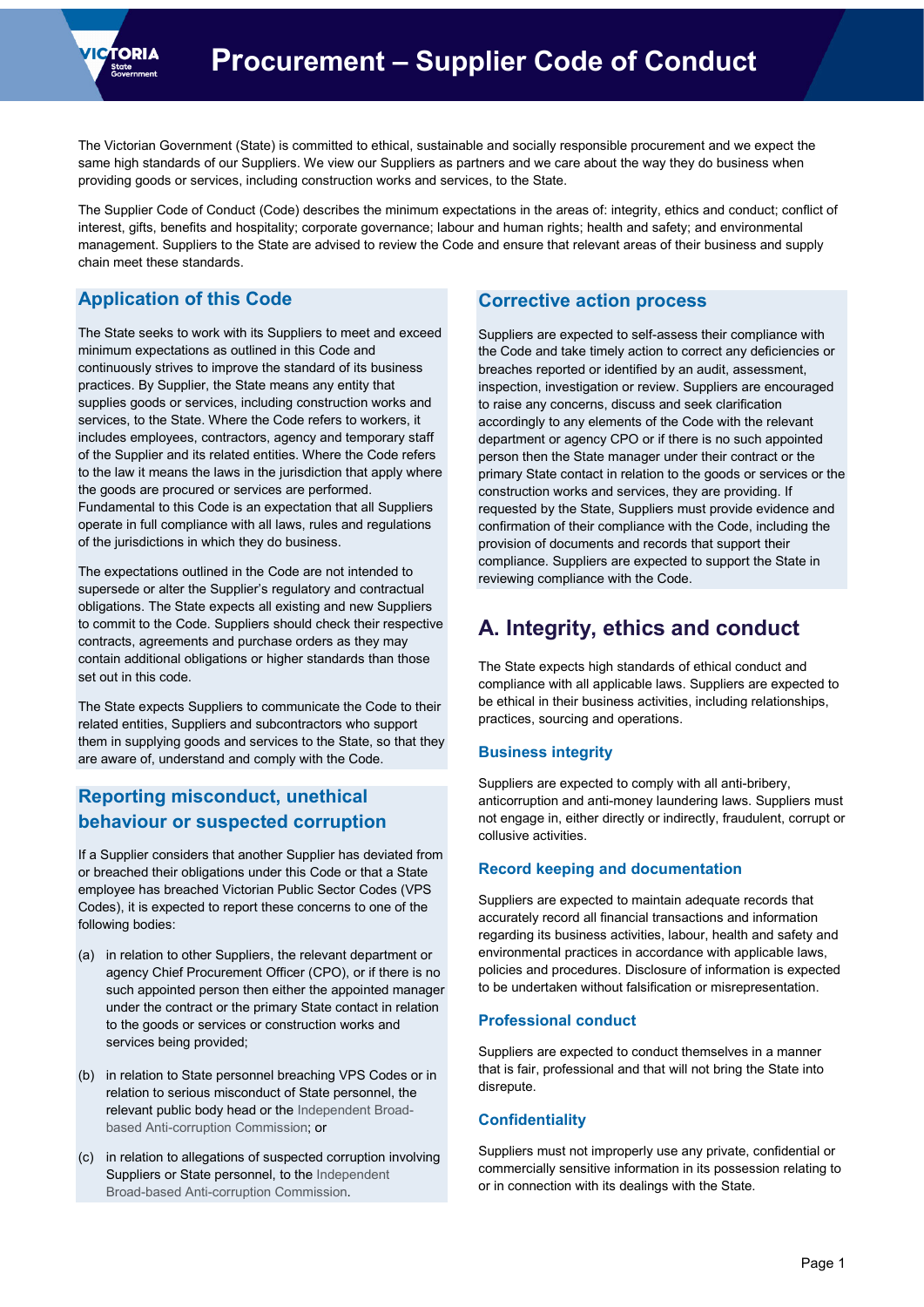

### **Codes of Conduct for Victorian Public Sector employees**

The VPS Codes (Code of Conduct for VPS Employees, Code of Conduct for Victorian Public Sector Employees of Special Bodies and Code of Conduct for Directors of Victorian Public Entities) describe the behaviours that exemplify the public sector values contained in the *Public Administration Act 2004*, that the State, and the community, expect of all public sector employees. The VPS Codes apply to, and are binding on, public sector employees, and a contravention may constitute misconduct. The public sector values are: responsiveness, integrity, impartiality, accountability, respect, leadership and human rights. Suppliers should respect these obligations in their dealings with public sector employees.

# **B. Conflict of interest; gifts, benefits and hospitality**

The State believes that all business activities should be undertaken with impartiality and any conflict of interest should be raised and managed.

### **Conflict of interest**

Suppliers must:

- (a) declare to the relevant department or agency CPO (or if there is no such appointed person, then the appointed State manager under their contract, or the primary State contact in relation to the goods or services or construction works and services being provided), any situation that raises an actual, potential or perceived conflict of interest related to or in connection with its dealings with the State; and
- (b) avoid financial, business or other relationships which may compromise the performance of their duties under their business arrangement with the State. Under the VPS Codes, public sector employees are expected to avoid actual, perceived and potential conflicts of interest wherever possible. Any conflicts of interest that cannot be avoided are expected to be declared and managed appropriately.

#### **Gifts, benefits and hospitality**

State personnel must:

- (a) conduct themselves with the highest standards of integrity, impartiality and accountability; and
- (b) perform public duties without favouritism, bias or for personal gain.

The appropriate handling of offers of gifts, benefits and hospitality is critical to earning and sustaining public trust. As such, Suppliers are expected not to:

- (a) offer State personnel gifts or benefits, either directly or indirectly, and offers of hospitality will be limited to token offers of basic courtesy (such as tea and coffee during a meeting); or
- (b) take any action in order to entice or obtain any unfair or improper advantage.

## **C. Corporate governance**

Commitment to sound management administration, risk and corrective action systems, are key to a reliable supply chain for the State. Suppliers are expected to maintain sound administration processes.

#### **Risk assessment and management**

Suppliers should develop and maintain a process to identify, manage and control relevant risks associated with its operations. These include supply chain risks and risks relating to labour and human rights, health and safety, the environment, business ethics, and corporate governance.

#### **Critical incident management**

Suppliers should:

- (a) identify and assess potential critical incident, emergency situations and business continuity risks; and
- (b) develop and implement emergency plans and response procedures that minimise harm to life, environment and property, while minimising disruption to business continuity.

#### **Audits and assessments**

To ensure compliance with this Code and the applicable laws, Suppliers are expected to:

- (a) perform periodic evaluations of their facilities and operations, and the facilities and operations of their subcontractors; and
- (b) cooperate openly and honestly with any State audit, assessment or review.

## **D. Labour and human rights**

The State believes that all workers in its supply chain deserve to be treated with dignity and respect. Suppliers are expected to provide a fair and ethical workplace, which upholds high standards of human rights and integrates appropriate labour and human rights policies and practices into its business.